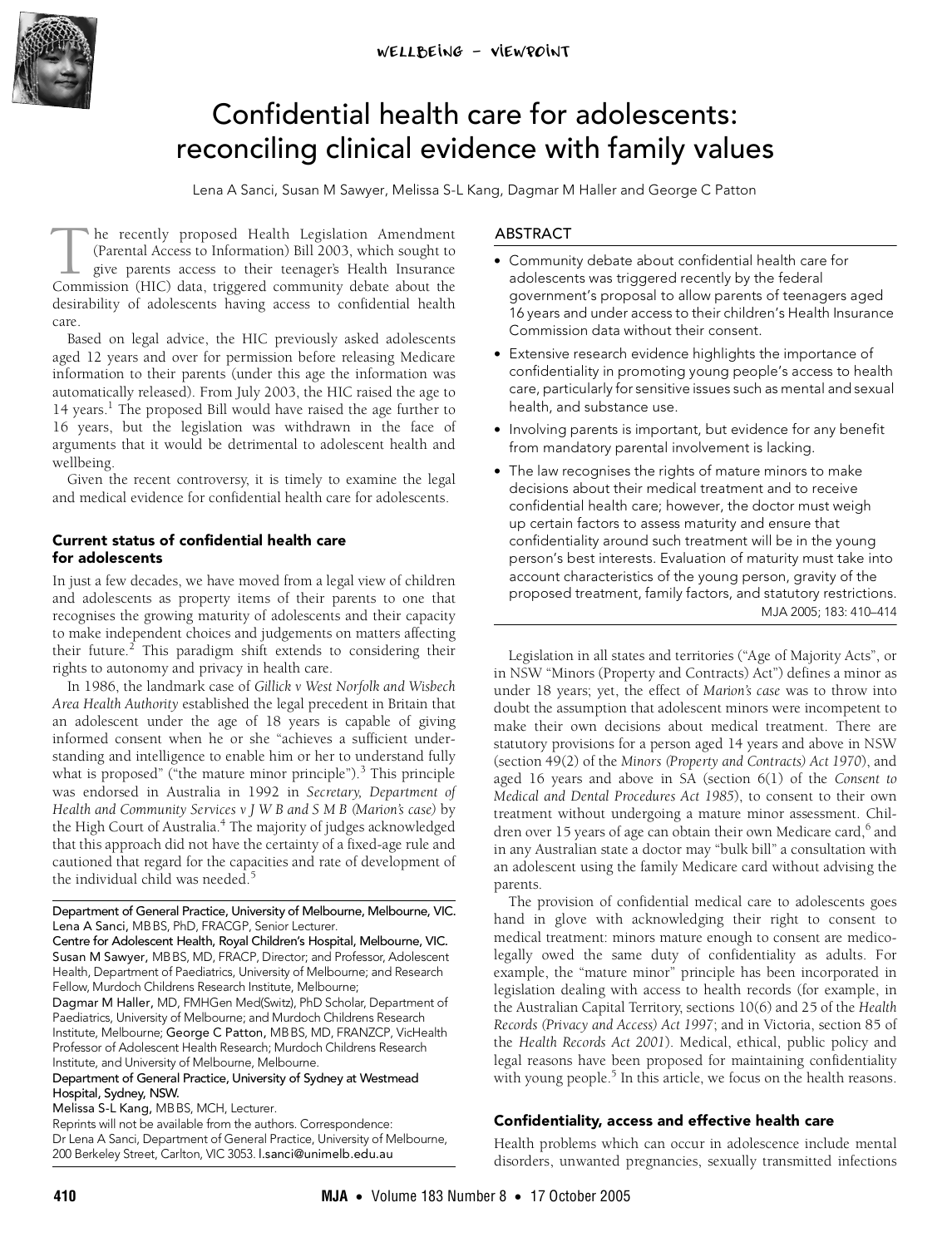

#### <span id="page-1-0"></span>**1 Confidential prescription of oral contraception to a mature minor**

A 15-year-old girl presents alone to a health service after having unprotected sexual intercourse with a 16-year-old boy. After discussing her concerns of unplanned pregnancy with a school nurse, she obtains postcoital contraception over the counter. The girl has been previously sexually active, plans further sexual activity, and wishes to avoid this situation arising again. She is persuaded by the school nurse to speak to her GP about contraceptive options. After taking a detailed medical and psychosocial history, the GP assesses the girl to be at ongoing risk of unplanned pregnancy and sexually transmitted diseases. The GP discusses a range of contraceptive options, including prescription of the oral contraceptive pill (OCP). Despite encouragement to involve at least one parent, the girl refuses. She is assessed to be a mature minor: the GP believes the girl understands the risks of unprotected sexual intercourse, and the requirements, as well as the risks, of treatment with oral contraception. The OCP is prescribed confidentially.

and substance misuse. $7$  For these sensitive issues, prevention or early intervention is desirable. However, adolescents' concerns about confidentiality can be a barrier to their accessing health services.<sup>[8](#page-4-8)-[12](#page-4-9)</sup> When adolescents understand a service is confidential, they are more willing to disclose information about behaviours that entail a health risk, to seek health care and to return for follow-up[.9](#page-4-10)

Understandably, parents have an interest in knowing about their children's health problems. However, mandating parental notification about their adolescent's behaviours is unlikely to have a positive effect. In a study of girls aged 12–17 years in the United States[,10](#page-4-11) nearly 60% reported that, if their parents were notified, they would stop using all or some sexual health services, or delay testing or treatment for sexually transmitted infections. In other studies, around a third of adolescents reported they would not seek health care for sensitive health concerns if their parents could find out.<sup>11,[12](#page-4-9)</sup> Other research suggests that the overwhelming majority of teenagers wish to obtain health care for some or all of their health concerns without parental knowledge. $^{13}$  $^{13}$  $^{13}$ 

Confidentiality is as much a cornerstone of effective clinical relationships between doctors and adolescents as it is in adult health care. Nearly one in 10 US adolescents reported not visiting their health care provider in the previous year — despite wanting to do so  $-$  because of fear their parents would find out.<sup>13</sup> The provision of confidential health care was a significant predictor of having discussed substance use with providers in the past 12 months $13$  — an indicator of quality health care provision to adolescents.[14](#page-4-14)

# **Assessment of the context for confidentiality**

Judgement about whether to maintain confidentiality in consultations with younger adolescents is linked with assessment of maturity; that is, a capacity to understand and appreciate the proposed procedure and the consequences of treatment (as well as possible consequences of not receiving treatment). For simple procedures or when there are clear statutory exceptions to confidentiality, this decision-making is generally straightforward [\(Box](#page-1-0) [1\)](#page-1-0).

For more complex or contentious procedures, doctors must balance several factors in making a decision. These include the age, maturity and characteristics of the adolescent, the gravity of the presenting illness and treatment, and family issues.

# Characteristics of the adolescent

While the cases of *Gillick* and *Marion* introduced the mature minor principle, the courts did not outline what factors indicated suffi-cient maturity: this continues to be left to medical judgement.<sup>[5](#page-4-4)</sup> Psychological research into adolescents' decision-making capacities has found that adolescents at least as young as 14 years are capable of making informed decisions.<sup>15</sup> However, cognitive development does not proceed according to chronological age alone. Decision-making capacities vary with the intelligence and social experience of the adolescent. Careful assessment by a doctor of an adolescent's cognitive and emotional understanding of a situation, his or her capacity to weigh-up treatment options and their consequences (positive and negative) is required. Other factors relevant to the judgement of competence include adolescents' ability to express their wishes, make decisions in other areas of their lives, arrange appointments without parents, and live independently.<sup>[5](#page-4-4)</sup>

Doctors must also be able to identify when a teenager cannot be deemed to be a mature minor. Parents of adolescents with intellectual disabilities or conditions affecting their cognitive abilities (eg, severe depression, psychosis or low-weight anorexia nervosa) will often need to be involved in treatment decisions [\(Box](#page-1-1) [2\)](#page-1-1). However, even in these situations, if the health issue is not urgent, and parental involvement is against the adolescent's wishes, there may be benefit in not insisting parents be involved immediately [\(Box 3](#page-2-0)).

The law does not specifically recognise that adolescents judged to be incompetent to consent to treatment are owed a duty of

# <span id="page-1-1"></span>**2 Negotiating breaking confidentiality in an adolescent with low-weight anorexia nervosa**

A 16-year-old girl is brought to a GP by the school psychologist, who is concerned that the girl has been losing weight despite 6 months of counselling focusing on her distorted body image. The girl's parents are not aware that she is having a medical consultation, and she refuses to tell her parents of her condition because she does not want to worry them. They have been preoccupied with one of their sons who has developed a serious heroin addiction and is stealing money from the family.

On examination, the girl has the typical diagnostic features of anorexia nervosa, with the extent of bradycardia and hypotension suggesting severe cardiovascular compromise. She looks very wasted but refuses to be weighed. The question of hospitalisation is discussed with a paediatrician, who confirms that it is necessary and semi-urgent. The girl still does not want her parents to know. However, given the severity of her physical and mental condition, the paediatrician advises that confidentiality cannot be maintained and that the parents need to be involved. The school psychologist is advised to notify the parents that she has taken the girl to see the GP and that the GP has recommended hospitalisation.

The girl does not want to go to hospital immediately, but agrees to meet the paediatrician the following day with her parents. The GP communicates directly with the parents. The girl and her parents meet with the paediatrician the following day, when, after further assessment, the seriousness of her condition is discussed. The girl still refuses admission, although her parents finally persuade her it is in her best interests.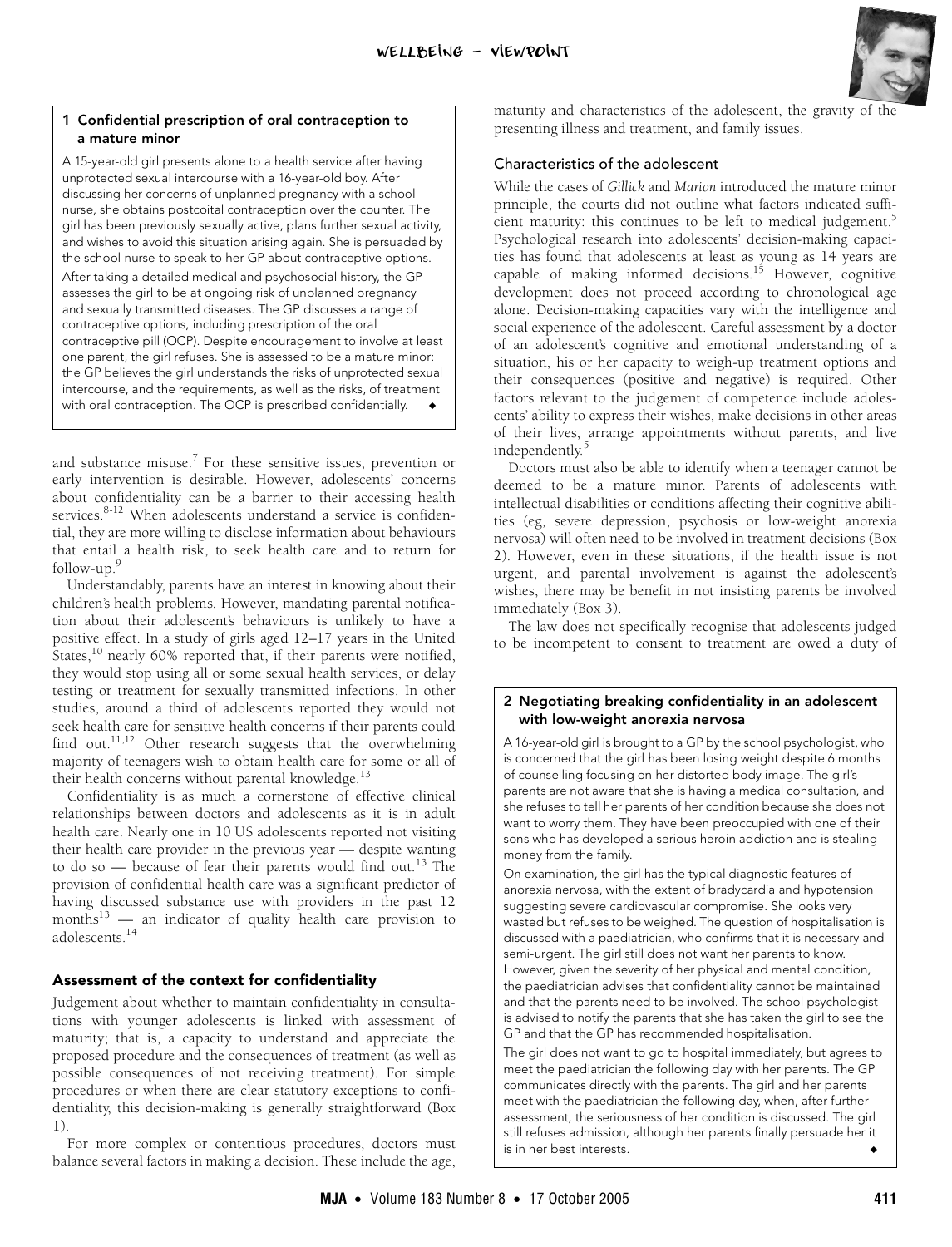

## <span id="page-2-0"></span>**3 Balancing confidentiality with involving parents in an adolescent with early psychosis**

A 16-year-old boy in Year 10 is referred to the local GP by the student welfare coordinator who is concerned because the boy confided in him, during a discussion regarding his declining academic performance, that he is hearing voices. The boy is reluctant to seek help and is adamant that his mother not be informed. He is anxious about causing his mother undue worry, as the mother has recently separated from his father and has been diagnosed with bowel cancer. The boy does not want his problems to add a further burden on his mother. His father is no longer in contact with the family.

Despite encouragement, the boy only agrees to consult the GP if he can do so without his mother's knowledge. The GP gains a level of rapport and discusses the nature of confidentiality with him (including the exceptions to confidentiality of risk of suicide, homicide or abuse). The boy describes the voices and their impact on his life. He has been unable to attend school on several days of each week, and has withdrawn from socialising with his friends and from his music group. He is frightened by what is happening to him, but still adamant that his mother not be informed.

The GP makes an assessment of suicide risk and risk to others and judges this to be minimal. The GP compliments the boy for having the courage to seek help for this difficult issue. She explains that this troubling and important symptom does happen to some people and can be treated. The GP outlines the need for further assessment by a specialist service as soon as possible, describes how this service could help, and recommends that the boy involve his mother as he is likely to need her support. The boy agrees to visit the service on his own, but still maintains that his mother is not to be involved.

Concerned that the boy, with this serious psychotic symptom, will disengage from care, the GP arranges for the specialist mental health service to see the boy urgently without his mother's involvement. On phoning the service for a progress report 2 weeks later, the mental health specialist informs the GP that the boy is recovering well. They had also not informed the boy's mother immediately, but the boy became more trusting and willing to involve his mother after three or four visits.

confidentiality. Yet, they may be owed this duty depending on their particular circumstances and whether they are able to form a particular circumstances and methods and  $\frac{16}{16}$  Guidelines recommend that doctors maintain confidentiality with adolescents unless adolescents consent to disclosure or disclosure is necessary to protect their wellbeing, and, in this case, it is generally best to discuss the disclosure with the adolescent first.<sup>16</sup>

# Gravity of the proposed treatment

The mature minor principle was established in relation to the lowrisk, non-invasive procedure of prescribing the oral contraceptive pill. The law limits adolescents' capacity for decision-making according to the gravity of the proposed treatment. In more serious situations such as termination of pregnancy, the responsibility lies with the doctor to ensure the adolescent is competent to consent. In some cases, a second opinion may be sought. At all times, careful documentation of the doctor's assessment of maturity is required. It follows that an adolescent assessed as competent to consent to one type of treatment is not necessarily competent to consent to another treatment — a competency assessment must be made for each treatment proposed.

Certain states in Australia have additional clauses that may override the doctor's assessment of a young woman's capacity to consent to termination of pregnancy if she is under 16 years.<sup>[17](#page-4-17)</sup> Doctors are advised to be familiar with the laws in their state concerning mature minors.

In practice, doctors should always encourage adolescents to inform their parents, particularly for complex or contentious procedures, as parents are generally best placed to support their child. However, if, despite encouragement, an adolescent refuses to inform his or her parents, confidential health care can be provided as long as the doctor is satisfied that the adolescent is a mature minor and that the treatment offered is in the adolescent's best interests  $(Box 4).$  $(Box 4).$  $(Box 4).$ <sup>18</sup>

In profound or life-altering procedures, such as sterilisation (in a person with intellectual disability) or gender reassignment, not even parents can consent on behalf of their child; the Family Court must decide.<sup>[5](#page-4-4)</sup>

# Family factors

Different roles and expectations of adolescents within some ethnic and cultural groups may make it difficult to treat an adolescent without significant parental involvement.<sup>[19](#page-4-19)[,20](#page-4-20)</sup> Indeed, the pull between home and the majority culture can increase health risk behaviours in some young people in minority ethnic groups.<sup>[21](#page-4-21)</sup> While doctors may need to consider different ways of engaging and working with adolescents and families from different cultural groups, adolescents must always be accorded their legal right to confidential health care when they are judged to be mature minors, and there are no legal or ethical exceptions.

Sometimes parents are unable to act in a protective manner (eg, because of substance use or severe mental illness). Here, the decision to maintain confidentiality with the adolescent might seem more straightforward. However, in situations like these where a minor is not deemed mature, involvement of protective services would need to be considered.

# Legal and ethical exceptions to confidentiality

There are ethical, statutory and common law exceptions to the duty of confidentiality. Obvious examples are the patient's consent or implied consent (eg, passing on relevant information to a specialist upon referral), and emergency situations with risk of death or serious injury. State and territory statutory exceptions to the duty of confidentiality require doctors to report certain medical information to relevant authorities. Pertinent statutory exceptions for health professionals involve children (variously defined as under the age of 16, 17 or 18 years, depending on the state or territory<sup>[22](#page-4-22)</sup>) in need of protection against neglect or abuse (eg, in Victoria, section 64(1A) and section 63 of the *Children and Young Persons Act 1989*), or those infected with a notifiable disease (eg, in Victoria, section 7, regulation 8 of the *Health (Infectious Diseases) Regulations* 2001). Western Australia is the only state that does not have mandatory reporting legislation.<sup>[5](#page-4-4)</sup> There are also limited legal exceptions to the duty of confidentiality that concur with the ethical exceptions of acting in the patient's or public's best interests. These exceptions may arise when there is a "serious and imminent threat to the life or health" of the individual (eg, suicide) or another person (eg, homicide or transmission of serious infectious disease).<sup>5</sup>

The risk of self-harm is considered an ethical reason to break confidentiality. However, while section 463B of the *Crimes Act 1958*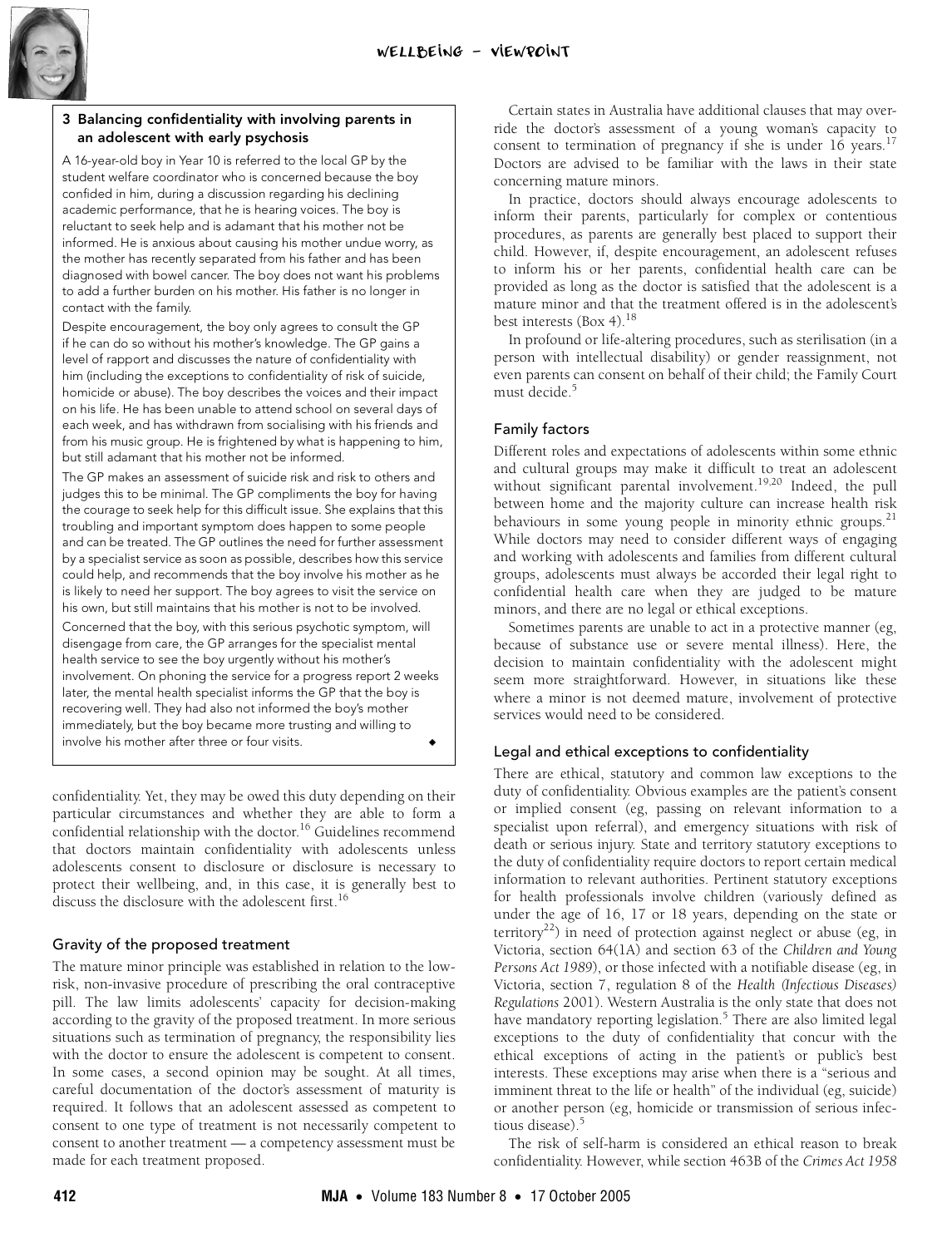

#### <span id="page-3-0"></span>**4 Involving parents in sensitive health concerns**

A 16-year-old girl with severe asthma presents to her paediatrician with her mother for a routine appointment. The young woman is seen alone for the first part of the consultation, during which the paediatrician identifies she has a new boyfriend. After discussion about confidentiality, specific questioning reveals she is sexually active, uses condoms for contraception, but would prefer to be taking the oral contraceptive pill (OCP). The paediatrician asks the girl about her mother's views and is told that her mother would also prefer her to be taking the OCP. However, the girl does not want her mother involved. The paediatrician assesses the girl to be a mature minor and there are no contraindications to prescribing the OCP.

The paediatrician explores the likely scenario of her mother finding out about her taking the OCP, and suggests it might be better to be "upfront" with her mother from the start. Despite her mother's apparent support, the girl is adamant she does not want her to be informed. The paediatrician discusses whether it might be better for the girl's GP to prescribe the OCP, but she reports that she doesn't trust her GP as "she is Mum's doctor too". The paediatrician prescribes the OCP confidentially.

At later review, it becomes apparent to the paediatrician that the girl has now shared this information with her mother, after her mother's continued encouragement for her to be on the OCP. The girl is now happy for these issues to be discussed with the paediatrician and GP, acknowledging her earlier embarrassment. Her mother is pleased to have the details discussed and understands her daughter's initial desire for privacy. ◆ ◆

(Vic) suggests that doctors are permitted to use reasonable force to prevent suicide, the ambit of this section has not been judicially considered.<sup>[5](#page-4-4)</sup> There is no such legislation in other states, and the common law has not yet addressed the issue. We suggest that public policy reasons would prevent an action against a practitioner for breach of duty ever being brought to court. When adolescents are suicidal, doctors should explain to them the necessity of informing their parents for their own protection, in addition to arranging appropriate psychiatric care.

However, there are multiple perspectives to consider when teenagers engage in very high-risk behaviour that seriously endanger their health. If a 14-year-old boy or girl has unprotected sex with multiple partners, yet appears oblivious of the risks of sexually transmitted infections, pregnancy or emotional harms, for protective reasons, it may become critical to involve the parents or legal guardian. The decision to do so without the explicit permission of the adolescent cannot be undertaken lightly, as, among other negative outcomes, it may seriously undermine future engagement with health professionals.<sup>[5](#page-4-4)</sup> Whether informing the parents will alter any of these behaviours is a separate yet important issue to consider.

## **Reconciling confidential health care with parental involvement**

A caring and supportive relationship with parents is a strongly protective factor in adolescent's lives.<sup>23</sup> Studies of help-seeking consistently show that most adolescents turn first to their parents for health care concerns, particularly younger adolescents.<sup>[8](#page-4-8),[24](#page-4-24)</sup> Henshaw and Kost found that 60% of unmarried pregnant teenagers involved parents in their decision about termination of pregnancy.<sup>25</sup> However, a third of minors who did not inform their parents had experienced family violence and feared it would recur

if the knowledge of pregnancy was shared.<sup>25</sup> Adolescents who are strongly opposed to informing parents about unplanned preg-nancy tend to accurately predict their parents' reactions.<sup>[26](#page-4-26)</sup>

In managing adolescent mental and behavioural disorders, the value of parental involvement similarly depends on the relationship between an adolescent and their parents. In the treatment of substance misuse, the more positively family relationships were described by the client before treatment, the more improvement was reported at follow-up.<sup>27</sup> A review of family context and involvement in adolescent presentations to primary care for mental health concerns found that, when parental alcohol misuse problems were present, disclosure of an adolescent's emotional distress triggered anger and disorganisation in families.<sup>[28](#page-4-28)</sup>

Sadly, some adolescents do not have supportive relationships with their parents. In these families, but also more widely, there is little evidence to support the proposition that mandatory parental involvement improves communication between young people and their parents, let alone improves youth health outcomes.<sup>[24](#page-4-24)[,29](#page-4-29),[30](#page-4-30)</sup>

#### **Future agendas**

Given the extent of evidence supporting confidential provision of health care to adolescents, why did this issue raise such heated debate in Australia recently?

Fear about the erosion of traditional family values has been one factor. Families are the bedrock of healthy child development. Effective families are those that attend to the needs, wishes and rights of all members. These rights include developmentally appropriate respect for the autonomy of the individual, which is the same principle that underpins the provision of confidential medical care to an adolescent. If practised well, providing confidential health and promoting family values work to the same ends.

Most parents interviewed by the media during the recent debate on the Health Legislation Amendment (Parental Access to Information) Bill expressed support for adolescents obtaining confidential health care when indicated. The others seemed to be equating parental legal responsibilities for their children with parental rights over their children that now have no legal basis. Hence, it is not family values that are in conflict with providing confidential health care for adolescents but outdated views on parental rights.

Young adolescents do not vote and most politicians are also parents. It is therefore not surprising that there is ready political support for parents' expectations over adolescents' rights. Largely missing from this debate have been adolescents' voices. Without doubt, adolescents support access to confidential health care<sup>[8](#page-4-8)</sup> but struggle within the current environment to have their voices heard. Identifying mechanisms by which adolescents' perspectives can better inform policy development and service provision, as well as contribute to the political debate around these issues, is an absolute priority for politicians and clinicians alike.

The medical profession needs to champion this agenda. Ostensibly, there is widespread support from Australian medical organisations and professional groups for adolescents' access to confiden-tial health care.<sup>16,[31](#page-4-31)[,32](#page-4-32)</sup> However, there is doubt about whether we have adequately incorporated adolescent confidentiality within medical practice, and, equally, whether we have advocated sufficiently within the community around the importance of this issue.<sup>33,34</sup> An audit of knowledge and practice regarding adolescent confidentiality in various medical disciplines is necessary to identify both generic and discipline-specific areas on which to focus undergraduate and postgraduate training.